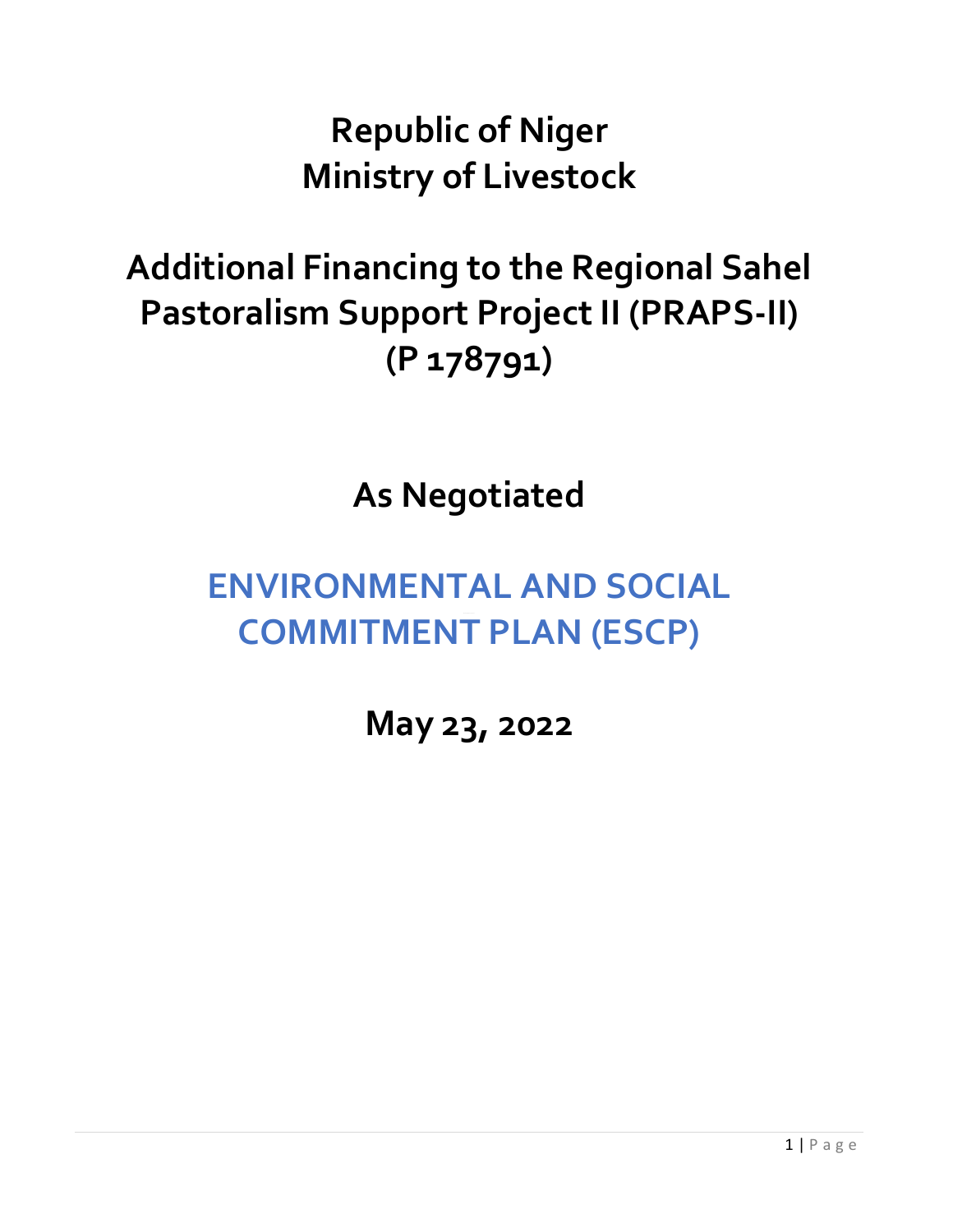## **ENVIRONMENTAL AND SOCIAL COMMITMENT PLAN**

- 1. The Government of Republic of Niger(theRecipient) will implement the Additional Financing to the Regional Sahel Pastoralism Support Project – Phase 2 Niger ("PRAPS II NE"), ("Additional Financing" or the "AF"), with the involvement of the Ministry of Livestock (MEL)in partnership with the Ministry of Agriculture, as set out in the Financing Agreement.TheInternational Development Association(hereinafter referred to as "the Association"), has agreed to provide an Additional Financing for the Regional Sahel Pastoralism Support Project II (PRAPS-II, P173197, hereinafter "Parent Project"), as set out in the referred Agreement. This Environmental and Social Commitment Plan (ESCP) supersedes previous versions of the ESCP for the Parent Project and shall apply both to Parent Project and the AF (together the "Project").
- 2. The Recipient shall ensure that the Project is carried out in accordance with the Environmental and Social Standards (ESSs) and this ESCP, in a manner acceptable to the Association. The ESCP is a part of the Financing Agreement.Unless otherwise defined in this ESCP, capitalized terms used in this ESCP have the meanings ascribed to them in the referred agreement(s).
- 3. Without limitation to the foregoing, this ESCP sets out material measures and actions that the Recipient shall carry out or cause to be carried out, including, as applicable, the timeframes of the actions and measures, institutional, staffing, training, monitoring and reporting arrangements, and grievance management. The ESCP also sets out the environmental and social (E&S) instruments that shall be adopted and implemented under the Project, all of which shall be subject to prior consultation and disclosure, consistent with the ESS, and in form and substance, and in a manner acceptable to the Association. Once adopted, said E&S instruments may be revised from time to time with prior written agreement by the Association.
- 4. As agreed by the Association and the Recipient, this ESCP will be revised from time to time if necessary, during Project implementation, to reflect adaptive management of Project changes and unforeseen circumstances or in response to Project performance. In such circumstances, the Recipient through the Ministry of Livestock and the Association agree to update the ESCP to reflect these changes through an exchange of letters signed between the Association and the Recipient. The Recipientshall promptly disclose the updated ESCP.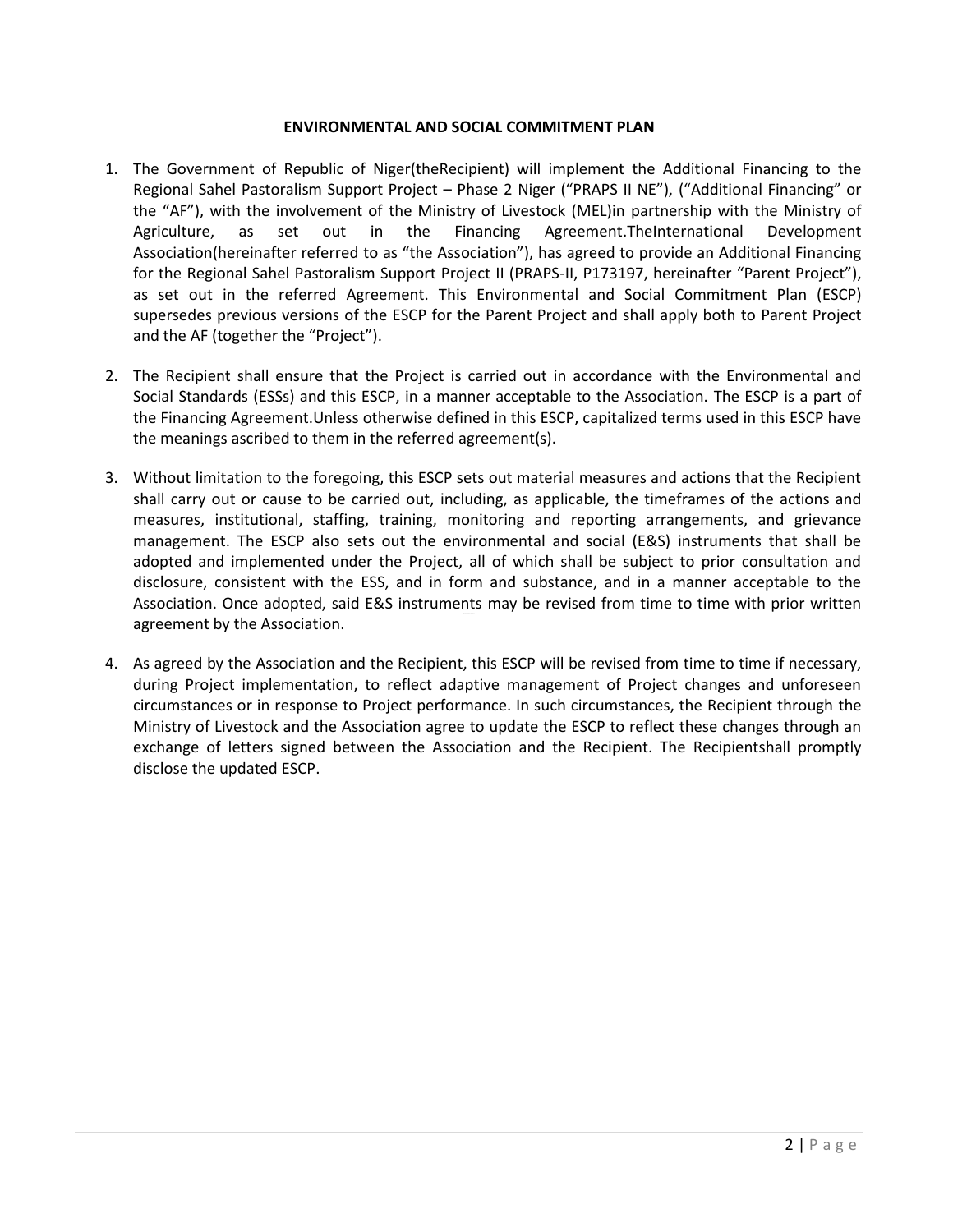|     | <b>MATERIAL MEASURES AND ACTIONS</b>                                                                                                                                                                                                                                                                                                                                                                                                                                                                                                                                                                                                                                                                                                                                                                                                                                                                                                           | <b>TIMEFRAME</b>                                                                                                                                                                                                                                                                                                                                                                | <b>RESPONSIBLE ENTITY</b>                                                             |
|-----|------------------------------------------------------------------------------------------------------------------------------------------------------------------------------------------------------------------------------------------------------------------------------------------------------------------------------------------------------------------------------------------------------------------------------------------------------------------------------------------------------------------------------------------------------------------------------------------------------------------------------------------------------------------------------------------------------------------------------------------------------------------------------------------------------------------------------------------------------------------------------------------------------------------------------------------------|---------------------------------------------------------------------------------------------------------------------------------------------------------------------------------------------------------------------------------------------------------------------------------------------------------------------------------------------------------------------------------|---------------------------------------------------------------------------------------|
|     | <b>MONITORING AND REPORTING</b>                                                                                                                                                                                                                                                                                                                                                                                                                                                                                                                                                                                                                                                                                                                                                                                                                                                                                                                |                                                                                                                                                                                                                                                                                                                                                                                 |                                                                                       |
| Α   | <b>REGULAR REPORTING</b><br>Prepare and submit to the Association regular monitoring reports on the<br>environmental, social, health and safety (ESHS) performance of the Project,<br>including but not limited to the implementation of the ESCP, status of<br>preparation and implementation of E&S instruments required under the<br>ESCP, stakeholder engagement activities, and functioning of the grievance<br>mechanism(s) including those related to the resettlement and cases of Sexual<br>Exploitation and Abuse, Sexual Harassment (SEA/SH) and Violence against<br>Children (VAC)                                                                                                                                                                                                                                                                                                                                                 | Submit quarterly reports to the Association<br>throughout Project implementation starting with<br>the Parent Project'sEffective Date.<br>Submit each ESHS report to the Association no later<br>than on the 5th of the month after the end of each<br>reporting period.                                                                                                         | <b>National Project</b><br><b>Coordination Unit PRAPS II</b><br>NE (NPCU PRAPS II NE) |
| B   | <b>INCIDENTS AND ACCIDENTS</b><br>Promptly notify the Association of any incident or accident related to the<br>Project which has, or is likely to have, a significant adverse effect on the<br>environment, the affected communities, the public or workers, including,<br>inter alia, cases of sexual exploitation and abuse (SEA), sexual harassment<br>(SH), and accidents that result in death, serious or multiple injury. The<br>Recipient shall provide sufficient detail regarding the scope, severity, and<br>possible causes of the incident or accident, indicating immediate measures<br>taken or that are planned to be taken to address it, and any information<br>provided by any contractor and/or supervising firm, as appropriate.<br>Subsequently, at the Association's request, the Recipient shall prepare a<br>report on the incident or accident and propose any measures to address it<br>and prevent its recurrence. | Notify the Association no later than 48 hours to the<br>Project Team Leader, after learning of the incident<br>or accident.<br>Provide a detailed report to the Association no<br>later than seven (7) working days from learning of<br>the incident or accident.<br>This systematic notification system shall be in<br>effect throughout the implementation of the<br>Project. | <b>NPCU PRAPS II NE</b>                                                               |
| C   | <b>CONTRACTORS' MONTHLY REPORTS</b><br>Require contractors and supervising firms to provide monthly monitoring<br>reports on ESHS performance in accordance with the metrics specified in the<br>respective bidding documents and contracts and submit such reports to the<br>Association.                                                                                                                                                                                                                                                                                                                                                                                                                                                                                                                                                                                                                                                     | Submitmonthly reports from the signing of the<br>suppliers/contractor's contracts to the Association<br>as annexes to the reports to be submitted under<br>action A above.                                                                                                                                                                                                      | NPCU PRAPS II NE<br><b>Supervising Engineers</b><br>Contractors<br>Subcontractors     |
|     | ESS 1: ASSESSMENT AND MANAGEMENT OF ENVIRONMENTAL AND SOCIAL RISKS AND IMPACTS                                                                                                                                                                                                                                                                                                                                                                                                                                                                                                                                                                                                                                                                                                                                                                                                                                                                 |                                                                                                                                                                                                                                                                                                                                                                                 |                                                                                       |
| 1.1 | <b>ORGANIZATIONAL STRUCTURE</b><br>Establish and maintain an organizational structure with qualified staff and<br>resources to support management of ESHS risks and impacts of the Project.<br>For this purpose, the Project Coordination Unit shall retain the services of the<br>environmental and socialspecialists, who work for PRAPS II, based on a                                                                                                                                                                                                                                                                                                                                                                                                                                                                                                                                                                                      | The organizational structure, including the<br>environmental and social specialists, shall be<br>maintained throughout the implementation of the<br>Project and will ensure E&S monitoring and<br>Evaluation.                                                                                                                                                                   | Ministry of Livestock<br><b>NPCU PRAPS II NE</b>                                      |
|     | performance assessment so that there will be no gap after the Effective Date                                                                                                                                                                                                                                                                                                                                                                                                                                                                                                                                                                                                                                                                                                                                                                                                                                                                   | An additional gender/GBV specialist shallbe hired                                                                                                                                                                                                                                                                                                                               |                                                                                       |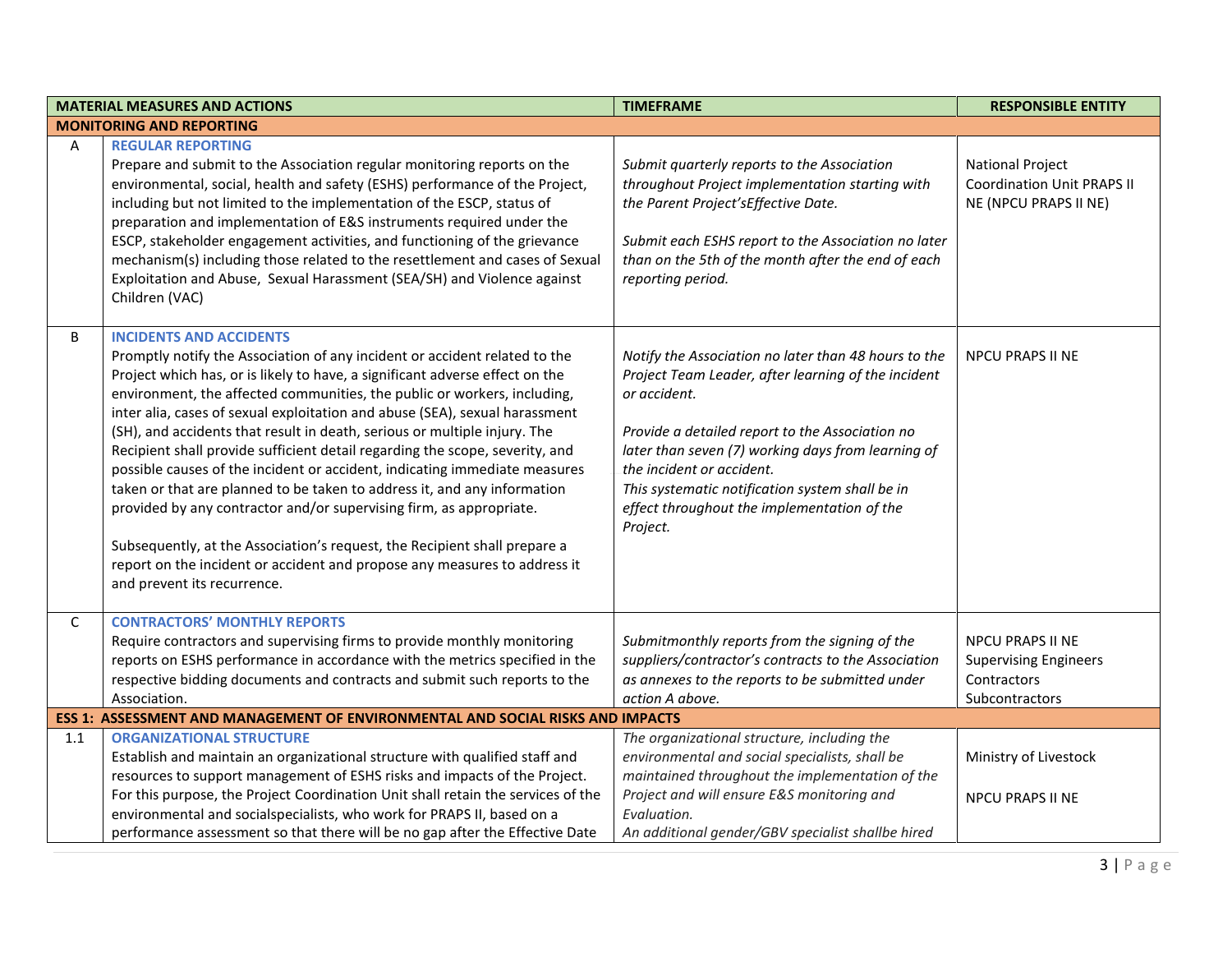|     | <b>MATERIAL MEASURES AND ACTIONS</b>                                                                                                                                                                                                                                                                                                                                                                                                                                                                                                                                                                                                                                                                                                                                                                                                                                                                                                                                                                                                                                        | <b>TIMEFRAME</b>                                                                                                                                                                                                                                                                                                                                                                                                                                                                                                                                                                                                                                                                                                                                                                                                                                                                                                                                                                                                                                                                                                                                                                                                    | <b>RESPONSIBLE ENTITY</b> |
|-----|-----------------------------------------------------------------------------------------------------------------------------------------------------------------------------------------------------------------------------------------------------------------------------------------------------------------------------------------------------------------------------------------------------------------------------------------------------------------------------------------------------------------------------------------------------------------------------------------------------------------------------------------------------------------------------------------------------------------------------------------------------------------------------------------------------------------------------------------------------------------------------------------------------------------------------------------------------------------------------------------------------------------------------------------------------------------------------|---------------------------------------------------------------------------------------------------------------------------------------------------------------------------------------------------------------------------------------------------------------------------------------------------------------------------------------------------------------------------------------------------------------------------------------------------------------------------------------------------------------------------------------------------------------------------------------------------------------------------------------------------------------------------------------------------------------------------------------------------------------------------------------------------------------------------------------------------------------------------------------------------------------------------------------------------------------------------------------------------------------------------------------------------------------------------------------------------------------------------------------------------------------------------------------------------------------------|---------------------------|
|     | and beforea particular action.<br>One (1) part-time GBV specialist shall be recruited to ensure the<br>implementation and monitoring of the measures set out in the E & S<br>instruments.<br>A fulltimegender/GBV specialist will be recruited to help with the<br>implementation of the Project.<br><b>ENVIRONMENTAL AND SOCIAL INSTRUMENTS</b>                                                                                                                                                                                                                                                                                                                                                                                                                                                                                                                                                                                                                                                                                                                            | no later than 1 month after the AF's Effective Date                                                                                                                                                                                                                                                                                                                                                                                                                                                                                                                                                                                                                                                                                                                                                                                                                                                                                                                                                                                                                                                                                                                                                                 |                           |
| 1.2 | Update as needed, consult upon disclose adopt and implement an<br>Environmental and Social Management Framework (ESMF) for the Project,<br>consistent with the relevant ESSs.<br>Update, consult upon, disclose, adopt and thereafter implement the<br>following risk assessment and management tools and instruments:<br>The Environmental and Social Management Framework (ESMF) including<br>the SEA/SH Prevention, and Response Action Plan as an annex.<br>The Hazardous Waste and Pest Management Plan (HWPMP);<br>$\blacksquare$<br>The Environmental and Social Impact Assessment/ Environmental and<br>$\blacksquare$<br>Social Management Plan (ESIA/ESMP) required for the sub-projects in a<br>manner acceptable to the Association and in line with the ESMF;<br>The Stakeholder Engagement Plan (SEP) and the Grievance Mechanism<br>$\blacksquare$<br>(GM);<br>The Labor Management Procedures (LMP);<br>$\blacksquare$<br>The Resettlement Policy Framework (RPF);<br>$\blacksquare$<br>The Resettlement Action Plan in line with the RPF<br>$\blacksquare$ | The ESMF adopted on February 5th, 2021before<br>the Parent Project Appraisal will be updated as<br>needed, consulted upon, disclosed, and adopted no<br>later than one month after the AF's Effective Date.<br>As an Annex to the ESMF, adopted on February 5th,<br>2021, the SEA/SH Action Plan will also be updated<br>as needed, consulted upon, disclosed, and adopted<br>no later than one month after the AF's Effective<br>Date.<br>The HWPMP adopted on May28, 2021shall be<br>updated, consulted upon and disclosed as needed<br>no later than one month after the AF'sEffective<br>Date.<br>The LMP adopted on May 14, 2021, will be updated<br>as needed, consulted upon, disclosed, and adopted<br>no later than one month after the AF's Effective<br>Date.<br>The ESMP; ESIA shall be prepared, disclosed,<br>consulted upon, and adoptedduring the<br>preparation of the sub-projects and before the<br>commencement of works.<br>The SEP was prepared, consulted upon, adopted by<br>the Recipient and disclosed on the websites of the<br>Recipient and the Association prior to Project<br>Appraisal on 5th February 2021. It will be updated,<br>consulted upon and disclosed as needed no later | <b>NPCU PRAPS II NE</b>   |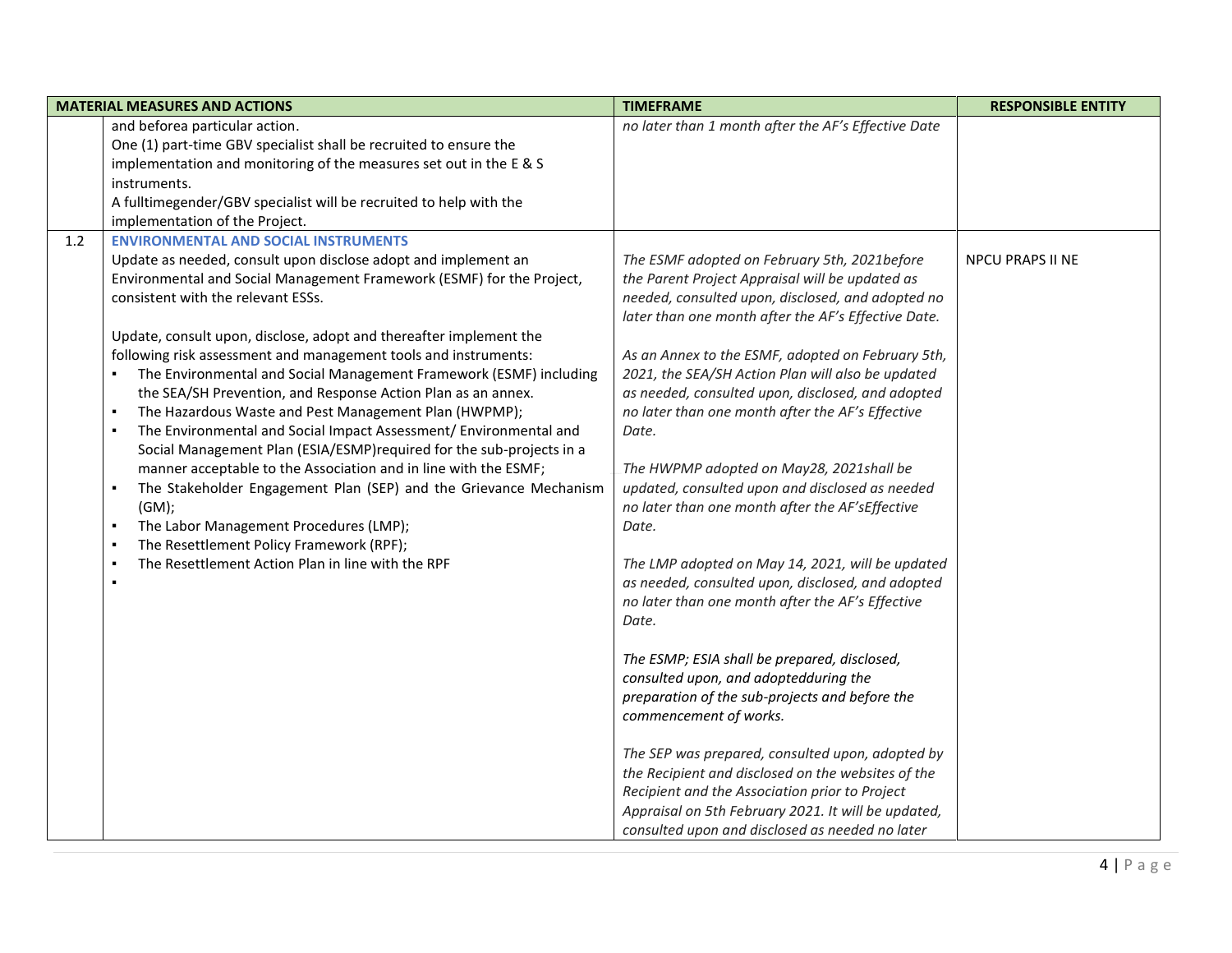|     | <b>MATERIAL MEASURES AND ACTIONS</b>                                           | <b>TIMEFRAME</b>                                     | <b>RESPONSIBLE ENTITY</b> |
|-----|--------------------------------------------------------------------------------|------------------------------------------------------|---------------------------|
|     |                                                                                | than one month after the AF's Effective Date.        |                           |
|     |                                                                                |                                                      |                           |
|     |                                                                                | The RPF was prepared, consulted upon, approved       |                           |
|     |                                                                                | and disclosed on the websites of the Recipient and   |                           |
|     |                                                                                | the Association by the Parent Project Appraisal on   |                           |
|     |                                                                                | 5th February 2021. It will be updated, consulted     |                           |
|     |                                                                                | upon and disclosed as needed no later than one       |                           |
|     |                                                                                | month after the AF's Effective Date.                 |                           |
|     |                                                                                |                                                      |                           |
|     |                                                                                | These instruments shall be implemented               |                           |
|     |                                                                                | throughout the implementation of the Project.        |                           |
| 1.3 | <b>MANAGEMENT OF CONTRACTORS</b>                                               |                                                      | Ministry of Livestock     |
|     |                                                                                | As part of the preparation of procurement            |                           |
|     | Incorporate the relevant aspects of the ESCP, including, inter alia, the       | documents and respective contracts.                  | <b>NPCU PRAPS II NE</b>   |
|     | relevant E&S instruments, the LMP, and code of conduct, into the ESHS          |                                                      |                           |
|     | specifications of the procurement documents and contracts with contractors     | Supervise contractors throughout Project             |                           |
|     | and supervising firms. Thereafter ensure that the contractors and supervising  | implementation.                                      |                           |
|     | firms comply and cause subcontractors to comply with the ESHS                  |                                                      |                           |
|     | specifications of their respective contracts.                                  |                                                      |                           |
| 1.4 | <b>TECHNICAL ASSISTANCE</b>                                                    | Throughout Project implementation.                   | <b>NPCU PRAPS II NE</b>   |
|     |                                                                                |                                                      |                           |
|     | Ensure that the consultancies, studies (including feasibility studies, if      |                                                      |                           |
|     | applicable), capacity building, training, and any other technical assistance   |                                                      |                           |
|     | activities under the Project are carried out in accordance with terms of       |                                                      |                           |
|     | reference acceptable to the Association and that are consistent with the ESSs. |                                                      |                           |
|     | Thereafter ensure that the outputs of such activities comply with the terms of |                                                      |                           |
|     | reference.                                                                     |                                                      |                           |
| 1.5 | <b>CONTINGENT EMERGENCY RESPONSE FINANCING</b>                                 | a) The adoption of the CERC Operational Manual in    | <b>NPCU PRAPS II NE</b>   |
|     |                                                                                | form and substance acceptable to the Association     |                           |
|     | a) Ensure that the CERC Operational Manual includes a description of the       | is a withdrawal condition under Section of           |                           |
|     | ESHS assessment and management arrangements for the implementation of          | Schedule of the Financing Agreement for the          |                           |
|     | CERC component, in accordance with the ESSs.                                   | Parent Project.                                      |                           |
|     |                                                                                | b) Adopt any required E&S instrument and include     |                           |
|     | b) Adopt any environmental and social (E&S) instrument which may be            | it as part of the respective bidding process, if     |                           |
|     | required for activities under the CERC component of the Project, in            | applicable, and in any case, before the carrying out |                           |
|     | accordance with the CERC Operational Manual and, CERC-ESMF Addendum            | of the relevant Parent Project activities for which  |                           |
|     | and the ESSs, and thereafter implement the measures and actions required       | the E&S instrument is required. Implement the E&S    |                           |
|     | under said E&S instruments, within the timeframes specified in said E&S        | instruments in accordance with their terms,          |                           |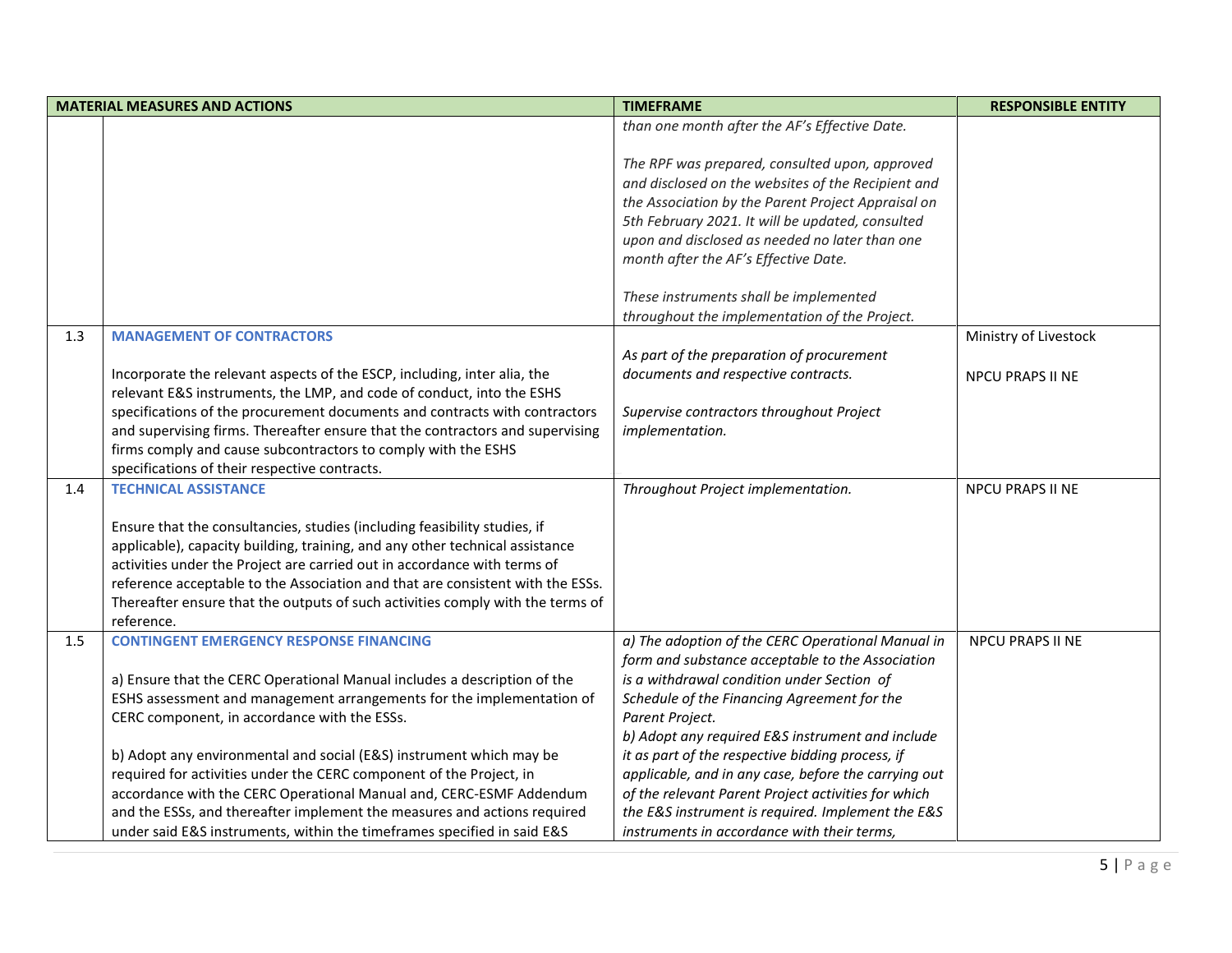|     | <b>MATERIAL MEASURES AND ACTIONS</b>                                                                                                                                                                                                                                                                                                                                                                                                                                                                                                                                                                                                                                | <b>TIMEFRAME</b>                                                                                                                                                                                                                           | <b>RESPONSIBLE ENTITY</b>                            |
|-----|---------------------------------------------------------------------------------------------------------------------------------------------------------------------------------------------------------------------------------------------------------------------------------------------------------------------------------------------------------------------------------------------------------------------------------------------------------------------------------------------------------------------------------------------------------------------------------------------------------------------------------------------------------------------|--------------------------------------------------------------------------------------------------------------------------------------------------------------------------------------------------------------------------------------------|------------------------------------------------------|
|     | instruments.                                                                                                                                                                                                                                                                                                                                                                                                                                                                                                                                                                                                                                                        | throughout Parent Project implementation.                                                                                                                                                                                                  |                                                      |
|     |                                                                                                                                                                                                                                                                                                                                                                                                                                                                                                                                                                                                                                                                     |                                                                                                                                                                                                                                            |                                                      |
|     | <b>ESS 2: LABOR AND WORKING CONDITIONS</b>                                                                                                                                                                                                                                                                                                                                                                                                                                                                                                                                                                                                                          |                                                                                                                                                                                                                                            |                                                      |
| 2.1 | <b>LABOR MANAGEMENT PROCEDURES</b><br>Adopt and implement the LMP for the Project, including, inter alia, provisions<br>on working conditions, management of workers relationships, occupational<br>health and safety (including personal protective equipment, and emergency<br>preparedness and response), code of conduct (including relating to SEA and<br>SH), forced labor, child labor, grievance arrangements for Project workers,<br>and applicable requirements for contractors, subcontractors, and supervising<br>firms.                                                                                                                                | The LMP adopted on May 14, 2021 will be updated<br>as needed, consulted upon, disclosed, and adopted<br>no later than one (1) month after the AF's Effective<br>Date and thereafter implement the LMP<br>throughout Project implementation | <b>NPCU PRAPS II NE</b><br>Suppliers and contractors |
| 2.2 | <b>GRIEVANCE MECHANISM FOR PROJECT WORKERS</b><br>Establish and operate a grievance mechanism for Project workers, as<br>described in the LMP and consistent with ESS2.                                                                                                                                                                                                                                                                                                                                                                                                                                                                                             | The GM shall be established and operational no<br>later three (3) months after signing contracts and<br>maintained throughout the implementation of the<br>Project                                                                         | <b>NPCU PRAPS II NE</b><br>Suppliers and contractors |
| 2.3 | <b>OCCUPATIONAL HEALTH AND SAFETY MEASURES (OHS)</b><br>Undertakes to implement and incorporate in the tender documents, the<br>Terms of Reference and contracts of the project's suppliers/providers, the<br>clauses relating to Occupational Health and Safety (OHS) specified in the<br>Project's Environmental and Social Management Framework (ESMF), Labor<br>Management Procedures (LMP) and any other OHS measures recommended<br>by the sub-project's specific Environmental and Social Management Plan<br>(ESMP).<br>It undertakes to ensure that the Project's contractors/suppliers comply with<br>these Occupational Health and Safety (OHS) measures. | Before the start of works.<br>Before publishing the notice of expression of<br>interest for suppliers/providers (integration of OHS<br>measures).<br>Throughout the implementation of the Project                                          | NPCU PRAPS II NE<br>Suppliers and contractors        |
|     | <b>ESS 3: RESOURCE EFFICIENCY AND POLLUTION PREVENTION AND MANAGEMENT</b>                                                                                                                                                                                                                                                                                                                                                                                                                                                                                                                                                                                           |                                                                                                                                                                                                                                            |                                                      |
| 3.1 | <b>WASTE MANAGEMENT PLAN</b><br>Adopt and implement a Waste Management Plan (WMP), to manage<br>hazardous and non-hazardous wastes, consistent with ESS3.                                                                                                                                                                                                                                                                                                                                                                                                                                                                                                           | The HWPMP adopted onMay, 28, 2021shall be<br>updated, consulted upon and disclosed as needed<br>before the commencement of Project activities and<br>application of measures during the entire Project<br>implementation period            | <b>NPCU PRAPS II NE</b>                              |
| 3.2 | <b>RESOURCE EFFICIENCY AND POLLUTION PREVENTION AND MANAGEMENT</b><br>Incorporate resource efficiency and pollution prevention and management<br>measures in the ESMP to be prepared under action 3.1 above.                                                                                                                                                                                                                                                                                                                                                                                                                                                        | Same timeframe as for the adoption and<br>implementation of the ESMPs                                                                                                                                                                      | NPCU PRAPS II NE<br>Suppliers and contractors        |
|     | <b>ESS 4: COMMUNITY HEALTH AND SAFETY</b>                                                                                                                                                                                                                                                                                                                                                                                                                                                                                                                                                                                                                           |                                                                                                                                                                                                                                            |                                                      |
| 4.1 | <b>TRAFFIC AND ROAD SAFETY</b>                                                                                                                                                                                                                                                                                                                                                                                                                                                                                                                                                                                                                                      | Same timeframe as for the adoption and                                                                                                                                                                                                     |                                                      |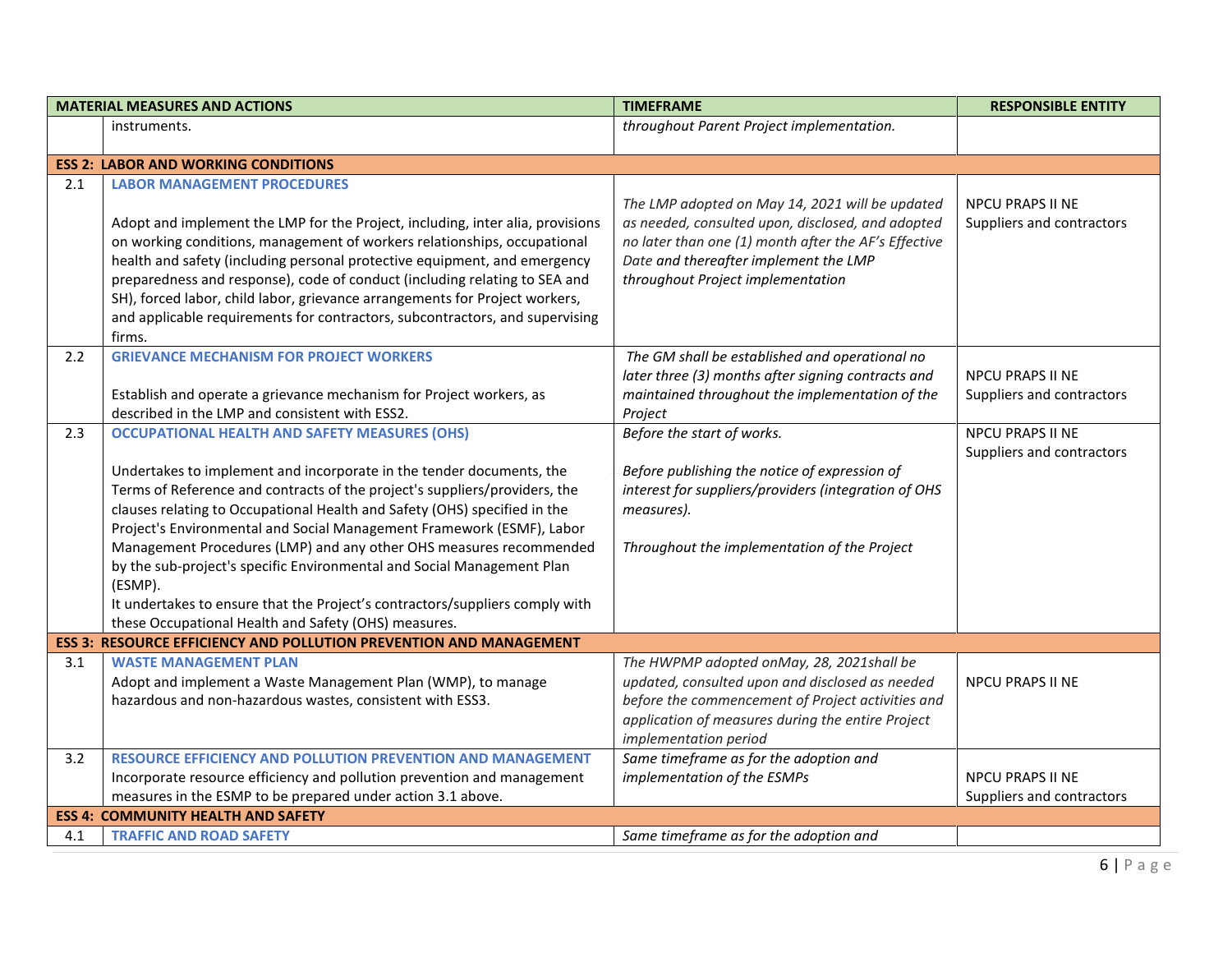|     | <b>MATERIAL MEASURES AND ACTIONS</b>                                                  | <b>TIMEFRAME</b>                                     | <b>RESPONSIBLE ENTITY</b> |
|-----|---------------------------------------------------------------------------------------|------------------------------------------------------|---------------------------|
|     | Ensure that Project enterprises develop and implement traffic and road                | implementation of the ESMPs                          | <b>NPCU PRAPS II NE</b>   |
|     | safety Plans, in particular a plan of routes for the passage of site machinery        |                                                      | Suppliers and contractors |
|     | and equipment, as required in the ESIA/ESMP.                                          |                                                      |                           |
| 4.2 | <b>COMMUNITY HEALTH AND SAFETY</b>                                                    | Same timeframe as for the adoption and               |                           |
|     | Assess and manage specific risks and impacts to the community arising from            | implementation of the ESMPs                          | <b>NPCU PRAPS II NE</b>   |
|     | Project activities, including, inter alia, behavior of Project workers, risks of      |                                                      | Suppliers and contractors |
|     | labor influx, response to emergency situations, and include mitigation                |                                                      |                           |
|     | measures in the ESMPs to be prepared in accordance with the ESMF.                     |                                                      |                           |
| 4.3 | <b>SEA AND SH RISKS</b>                                                               | Same timeframe as the ESIA/ ESMP in Section 1.2      |                           |
|     | Adopt and implement a SEA/SH Action Plan as part of the ESMF, to assess and           | and thereafter implement the SEA/SH Action Plan      | <b>NPCU PRAPS II NE</b>   |
|     | manage the risks of SEA and SH.                                                       | throughout Project implementation.                   | Suppliers and contractors |
|     |                                                                                       |                                                      |                           |
| 4.4 | <b>SECURITY MANAGEMENT</b>                                                            | A security risk assessment shall be conducted no     | <b>NPCU PRAPS II NE</b>   |
|     | Assess and implement measures to manage the security risks of the Project,            | later than one month after the AF's Effective Date   | Security consultant       |
|     | including the risks of engaging security personnel to safeguard project               | and if necessary, a Security Management Plan         |                           |
|     | workers, sites, assets, and activities, as set out in the ESMF/ESIA, C-ESMP or        | (SMP) shall beprepared and the summary disclosed     |                           |
|     | the Security Management Plan, guided by the principles of proportionality             | no later than three months after the AF's Effective  |                           |
|     | and GIIP, and by applicable law, in relation to hiring, rules of conduct,             | Date of the project and thereafter implemented       |                           |
|     | training, equipping, and monitoring of such personnel.                                | throughout project implementation.                   |                           |
|     |                                                                                       |                                                      |                           |
|     | <b>ESS 5: LAND ACQUISITION, RESTRICTIONS ON LAND USE AND INVOLUNTARY RESETTLEMENT</b> |                                                      |                           |
| 5.1 | <b>RESETTLEMENT POLICY FRAMEWORK</b>                                                  | The RPF has been prepared, consulted upon, and       | <b>NPCU PRAPS II NE</b>   |
|     |                                                                                       | disclosed, on the websites of the Recipient and the  |                           |
|     | Update, consult upon, disclose, and implement a Resettlement Policy                   | Association by the Parent Project Appraisal, and     |                           |
|     | Framework (RPF) consistent with ESS 5                                                 | adopted on February $6th$ , 2021.It will be updated, |                           |
|     |                                                                                       | consulted upon, and disclosed as needed no later     |                           |
|     |                                                                                       | than one month after the Project's Effective Date    |                           |
|     |                                                                                       | and thereafter implemented throughout Project        |                           |
|     |                                                                                       | implementation.                                      |                           |
| 5.2 | <b>RESETTLEMENT PLANS</b>                                                             | Adopt, and disclose the RAP, and once adopted,       | <b>NPCU PRAPS II NE</b>   |
|     | Adopt and implement a resettlement action plan (RAP) for each activity under          | implement the respective RAP, including ensuring     |                           |
|     | the Project for which the RPF requires such RAP, as set out in the RPF, and           | that before taking possession of the land and        |                           |
|     | consistent with ESS5.                                                                 | related assets, full compensation has been           |                           |
|     |                                                                                       | provided and moving allowances have been             |                           |
|     | All RAPs shall be approved by the Association and disseminated at the                 | provided.                                            |                           |
|     | national level and on the Association's and Recipient's websites.                     |                                                      |                           |
| 5.3 | <b>GRIEVANCE MECHANISM</b>                                                            | The Grievance Mechanism (GM) shall be                | <b>NPCU PRAPS II NE</b>   |
|     | The Grievance Mechanism (GM) linked to the land acquisition and                       | operational before start of the resettlement         |                           |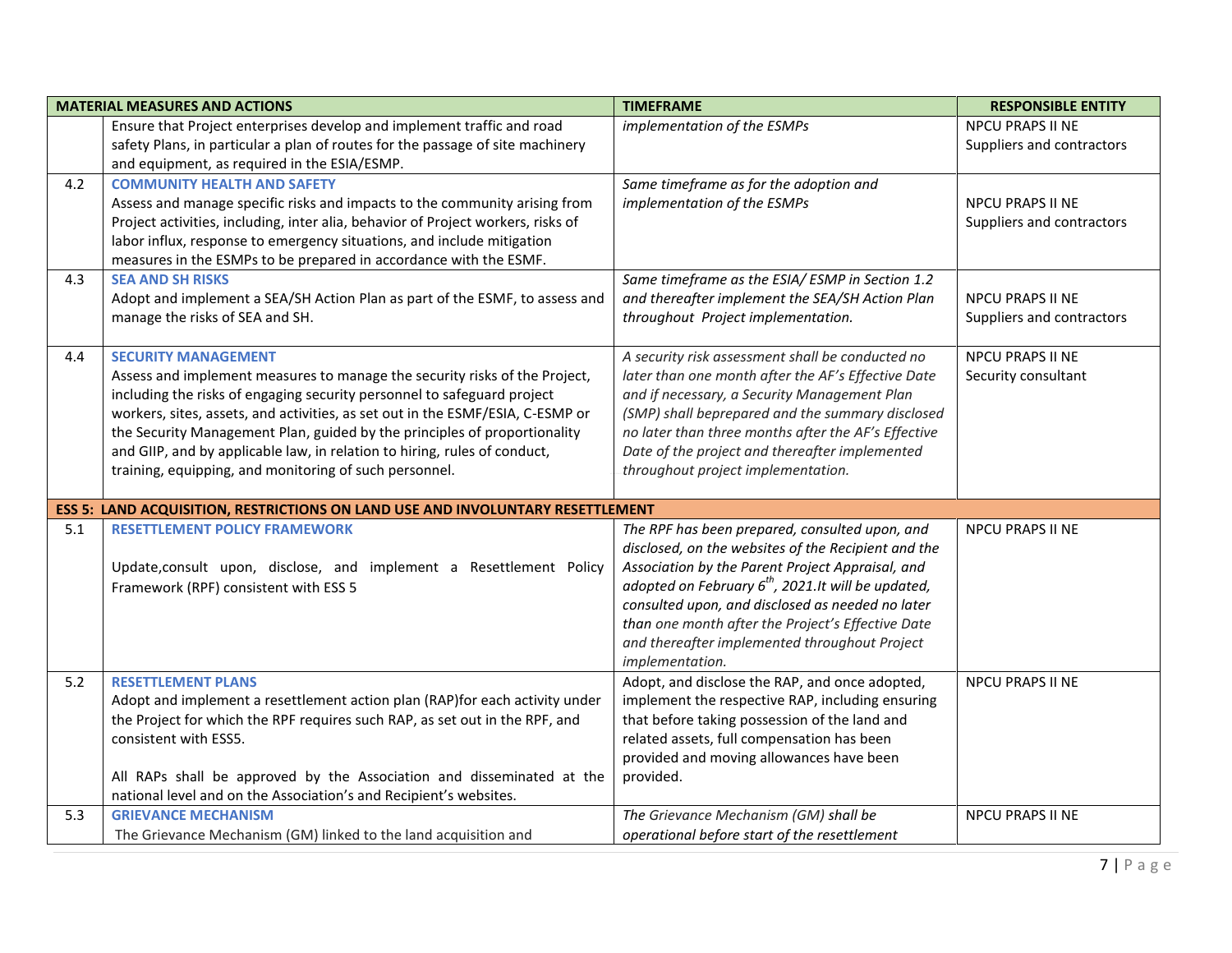|      | <b>MATERIAL MEASURES AND ACTIONS</b>                                                                                | <b>TIMEFRAME</b>                                              | <b>RESPONSIBLE ENTITY</b> |
|------|---------------------------------------------------------------------------------------------------------------------|---------------------------------------------------------------|---------------------------|
|      | involuntary resettlements is not different from the Grievance Mechanism                                             | activities.                                                   |                           |
|      | included in the SEP.                                                                                                |                                                               |                           |
| 5.4  | <b>VOLUNTARY LAND TRANSFER AND APPROVAL MANAGEMENT MECHANISM</b>                                                    | When preparing the sub-projects and well in                   |                           |
|      | Within the scope of a voluntary land donation, in compliance with the                                               | advance of the start of works.                                |                           |
|      | provisions of the Resettlement Policy Framework (RPF), consistent with ESS 5                                        |                                                               | <b>NPCU PRAPS II NE</b>   |
|      | guideline, any document on the land users' consent shall be submitted to the                                        |                                                               |                           |
|      | Association prior approval. Therefore, the Project shall keep a transparent                                         |                                                               |                           |
|      | register of all consultations and concluded agreements.                                                             |                                                               |                           |
|      | <b>ESS 6: BIODIVERSITY CONSERVATION AND SUSTAINABLE MANAGEMENT OF LIVING NATURAL RESOURCES</b>                      |                                                               |                           |
| 6.1  | <b>BIODIVERSITY RISKS AND IMPACTS</b>                                                                               | Implementation of the measures throughout                     | <b>NPCU PRAPS II NE</b>   |
|      | Implement aBiodiversity Management measures set out in the ESMF and the                                             | Project implementation                                        |                           |
|      | work site specific E&S studies. Specific E&S studies shall be submitted to the                                      |                                                               |                           |
|      | Association for approval before launching the suppliers/providers                                                   |                                                               |                           |
|      | consultation documents.                                                                                             |                                                               |                           |
|      | ESS 7: INDIGENOUS PEOPLES/SUB-SAHARAN AFRICAN HISTORICALLY UNDERSERVED TRADITIONAL LOCAL COMMUNITIES (Not relevant) |                                                               |                           |
|      | <b>ESS 8: CULTURAL HERITAGE</b>                                                                                     |                                                               |                           |
| 8.1  | <b>CHANCEFINDS</b>                                                                                                  | ESMF was adopted on February 5 <sup>th</sup> , 2021 and shall | NPCU PRAPS II NE          |
|      | Describe and implement the chance finds procedures, as part of the                                                  | be updated, consulted and disclosed inline with               |                           |
|      | ESMF/ESMP of the Project.                                                                                           | action 1.2 and implemented throughout Project                 |                           |
|      |                                                                                                                     | implementation                                                |                           |
|      |                                                                                                                     |                                                               |                           |
|      |                                                                                                                     |                                                               |                           |
|      |                                                                                                                     |                                                               |                           |
|      | <b>ESS 9: FINANCIAL INTERMEDIARIES (Not relevant)</b>                                                               |                                                               |                           |
|      | <b>ESS 10: STAKEHOLDER ENGAGEMENT AND INFORMATION DISCLOSURE</b>                                                    |                                                               |                           |
| 10.1 | STAKEHOLDER ENGAGEMENT PLAN PREPARATION AND IMPLEMENTATION                                                          |                                                               |                           |
|      | Update, adopt and implement a Stakeholder Engagement Plan (SEP) for the                                             | SEP was adopted on February $6^{th}$ , 2021 and will be       | <b>NPCU PRAPS II NE</b>   |
|      | Project, consistent with ESS10, which shall include measures to, inter alia,                                        | complied throughout the implementation of the                 |                           |
|      | provide stakeholders with timely, relevant, understandable and accessible                                           | Project.                                                      |                           |
|      | information, and consult with them in a culturally appropriate manner, which                                        | It will be updated, consulted upon and disclosed as           |                           |
|      | is free of manipulation, interference, coercion, discrimination and                                                 | needed no later than one month after the AF's                 |                           |
|      | intimidation.                                                                                                       | <b>Effective Date</b>                                         |                           |
| 10.2 | <b>PROJECT GRIEVANCE MECHANISM</b>                                                                                  |                                                               |                           |
|      |                                                                                                                     | GM to be operational not later than six (6) months            | <b>NPCU PRAPS II NE</b>   |
|      | Establish, publicize, maintain, and operate an accessible grievance                                                 | after the AF'sEffective Date and maintained                   |                           |
|      | mechanism, to receive and facilitate resolution of concerns and grievances in                                       | throughout the implementation of the Project                  |                           |
|      | relation to the Project, promptly and effectively, in a transparent manner that                                     |                                                               |                           |
|      | is culturally appropriate and readily accessible to all Project-affected parties,                                   | Communication plan shall be available no later                |                           |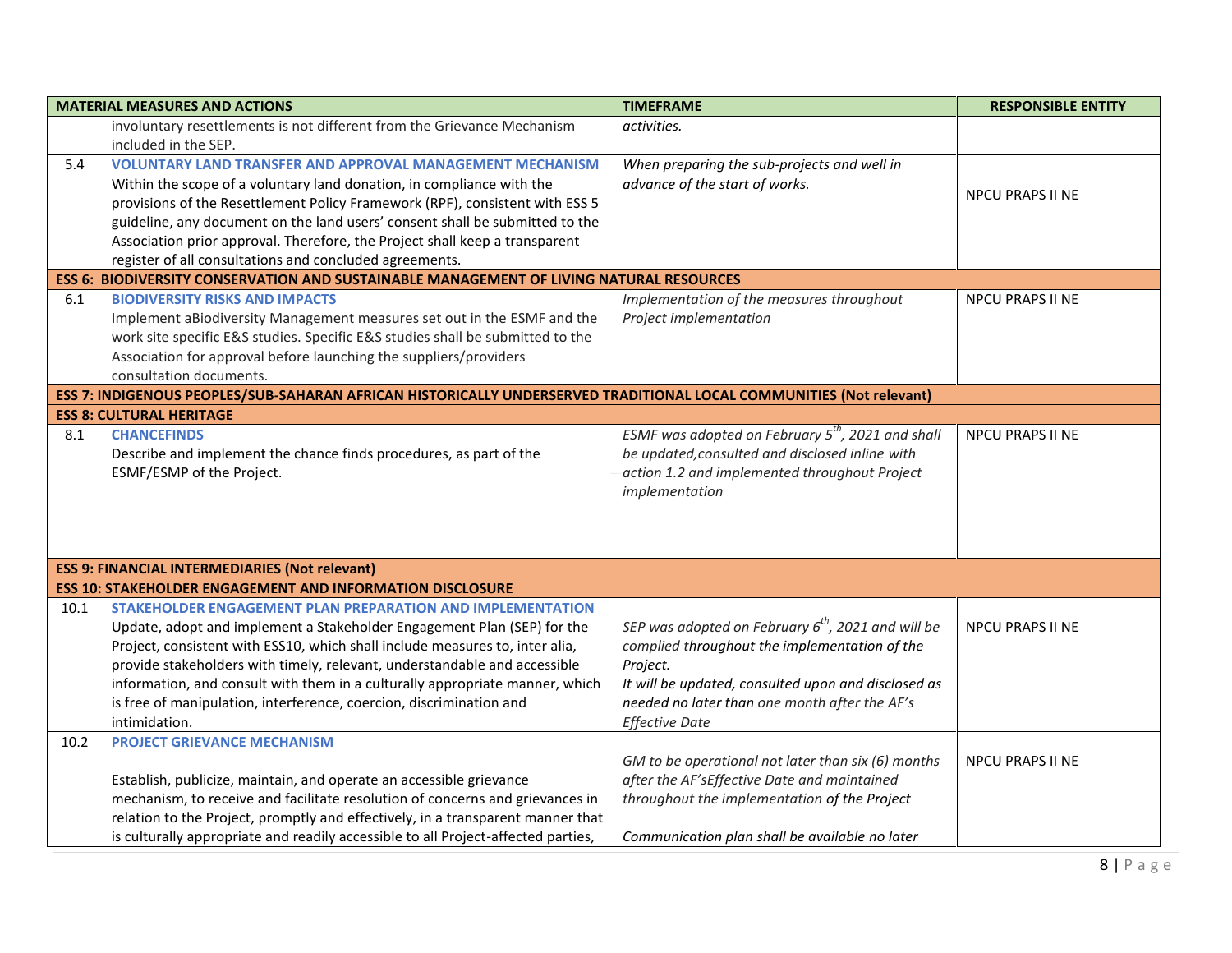|                 | <b>MATERIAL MEASURES AND ACTIONS</b>                                                                                    | <b>TIMEFRAME</b>                                                    | <b>RESPONSIBLE ENTITY</b>            |
|-----------------|-------------------------------------------------------------------------------------------------------------------------|---------------------------------------------------------------------|--------------------------------------|
|                 | at no cost and without retribution, including concerns and grievances filed                                             | than one month after the Project's EffectiveDate.                   |                                      |
|                 | anonymously, in a manner consistent with ESS10.                                                                         |                                                                     |                                      |
|                 | The grievance mechanism shall be equipped to receive, register, and facilitate                                          |                                                                     |                                      |
|                 | the resolution of SEA/SH complaints, including through the referral of                                                  |                                                                     |                                      |
|                 | survivors to relevant gender-based violence service providers, all in a safe,                                           |                                                                     |                                      |
|                 | confidential, and survivor-centered manner.                                                                             |                                                                     |                                      |
|                 | <b>CAPACITY SUPPORT</b>                                                                                                 |                                                                     |                                      |
|                 | Specify Training to be provided and targeted groups                                                                     | <b>Specify Targeted Groups and Timeframe for</b><br><b>Delivery</b> | Training sessions held/to be<br>held |
| CS <sub>1</sub> | Project workers shall be trained on health and safety at work, including on                                             |                                                                     | During the implementation            |
|                 | the prevention of emergencies, and how to prepare for and respond to such                                               | Workers on the site, companies/supervising entity                   | of the Project                       |
|                 | situations, including Risks related to use of security personnel, COVID-19, STDs<br>and HIV/AIDS:                       | (Prior to the works on the site)                                    |                                      |
|                 | -Health and safety rules,                                                                                               |                                                                     |                                      |
|                 | -Solid and liquid waste management,                                                                                     |                                                                     |                                      |
|                 | -Safety and security of the population.                                                                                 |                                                                     |                                      |
| CS <sub>2</sub> | -The Association new Environmental and Social Framework (ESF),                                                          | The NPCU, the central department agents, the                        |                                      |
|                 | -Identification and engagement of stakeholders,                                                                         | Review Committee, the Coordinator, the Heads of                     | During the implementation            |
|                 | -Environmental and Social Commitment Plan (ESCP),                                                                       | the Project's components                                            | of the Project                       |
|                 | -Content of the Stakeholder Engagement Plan (SEP).                                                                      | (At the commencement of the Project with regular                    |                                      |
|                 |                                                                                                                         | recycling)                                                          |                                      |
| CS <sub>3</sub> | - Environmental and Social Module,                                                                                      |                                                                     |                                      |
|                 | - The environmental and social national law, law determining the                                                        |                                                                     |                                      |
|                 | fundamental principles for Environmental Assessment in Niger and its                                                    |                                                                     |                                      |
|                 | implementing decree,                                                                                                    |                                                                     |                                      |
|                 | - Knowledge of the procedures for organizing and conductingEnvironmental                                                | The beneficiaries/local communities/                                | During the implementation            |
|                 | and Social Impact Assessments (ESIA), security risk analysis,                                                           | authorities/MEL/ departments/NGO                                    | of the Project                       |
|                 | - Knowledge of the social policies, procedures and legislation in Niger,                                                |                                                                     |                                      |
|                 | - Knowledge of ESIA, Environmental and Social Management Plans (ESMP)<br>and RAP implementation monitoring process etc. |                                                                     |                                      |
|                 | - Monitoring of the environmental and social factors and reporting                                                      |                                                                     |                                      |
| CS4             | - Environmental and social screening process and tools and provisions for the                                           |                                                                     |                                      |
|                 | application of the recommended effective management measures of                                                         | The beneficiaries/local communities/                                | During the implementation            |
|                 | environmental, social, and security risks and impacts during the                                                        | authorities/MEL departments/NGO                                     | of the Project                       |
|                 | implementation of sub-projects                                                                                          |                                                                     |                                      |
| CS5             | - Labor and working conditions Module,                                                                                  |                                                                     | During the implementation            |
|                 | - Terms of conditions of employment according to the national Labor Law and                                             | Suppliers/Contractors/Sub-contractors.                              | of the Project                       |